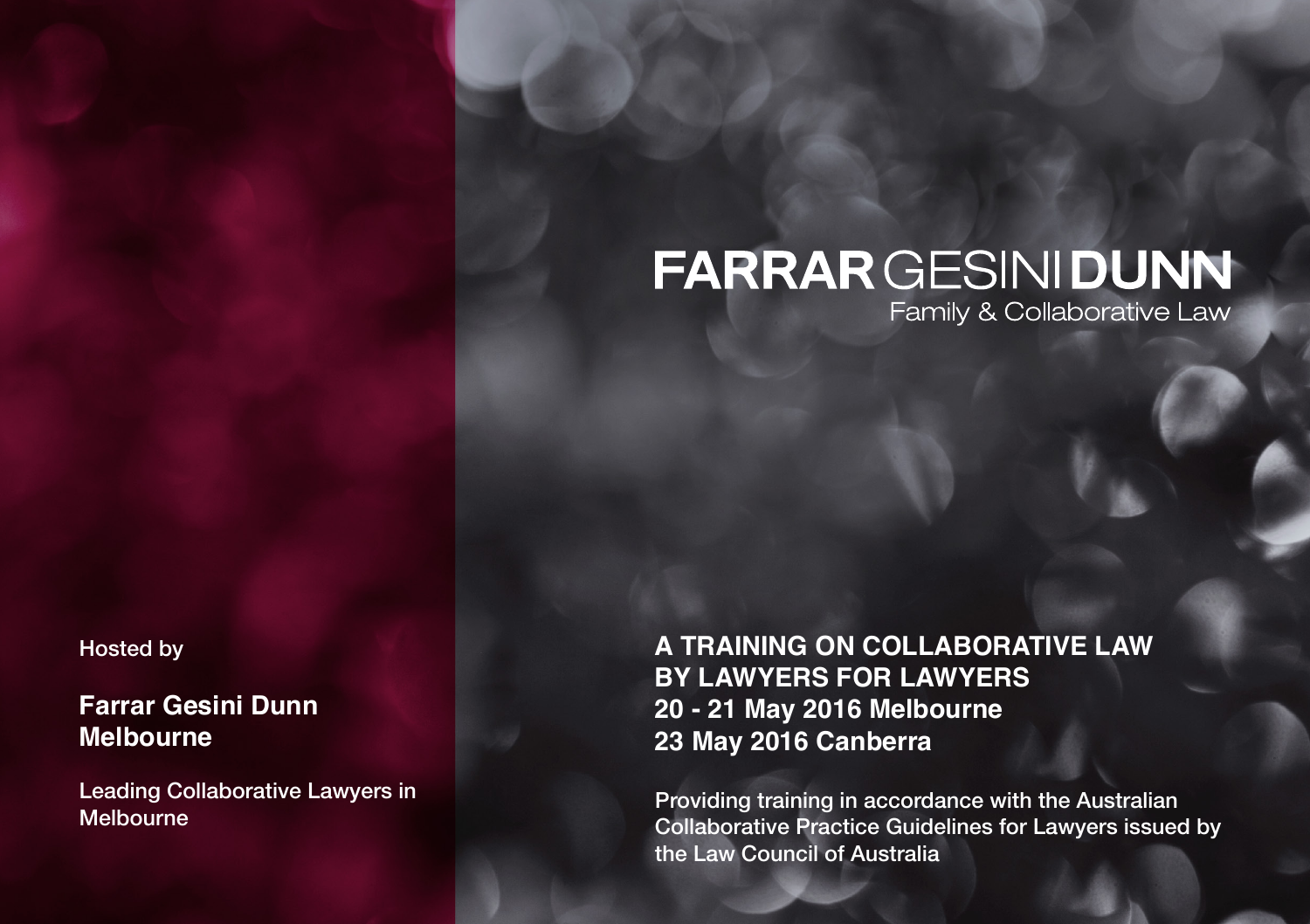## **FARRAR GESINI DUNN** Family & Collaborative Law

### **Family Lawyers should attend if they wish:**

- 1. To develop skills to assist their clients reach agreement without Court intervention.
- 2. To avoid Court delays and avoid Court imposed solutions to your clients problems.

#### **Presented By**

#### **Juliette Ford**

Juliette is a Partner of Farrar Gesini Dunn with a practice primarily based out of Canberra. Juliette is also a former Registrar of the Family Court of Australia, Canberra Registry. After many years litigating Juliette now uses her skills as an interest-based negotiator and collaborator to help clients reach solutions which are focused on what they value and not just what a court might order. Juliette listens to her clients, understands what their goals are, and uses her experience and technical expertise to help her clients achieve the best outcome possible. She is widely considered one of the driving forces of Collaboration in Canberra.

#### **Bradley Hunter Q.C.**

Bradley Hunter Q.C. is a partner of Hunter Peterson Deagle LLP, Barristers, Solicitors and Collaborative Lawyers located in Saskatchewan Canada. Brad is former Chair of the Canadian Bar Association National Family Law Section, founding President of the Collaborative Lawyers of Saskatchewan Inc., and former Board Member of the International Academy of Collaborative Professionals. Brad's practice consists of litigation, arbitration and collaborative law. In addition to his practice, Brad spends much of his time training, teaching, and spreading the collaborative idea. Brad has conducted Collaborative training in Australia on three previous occasions.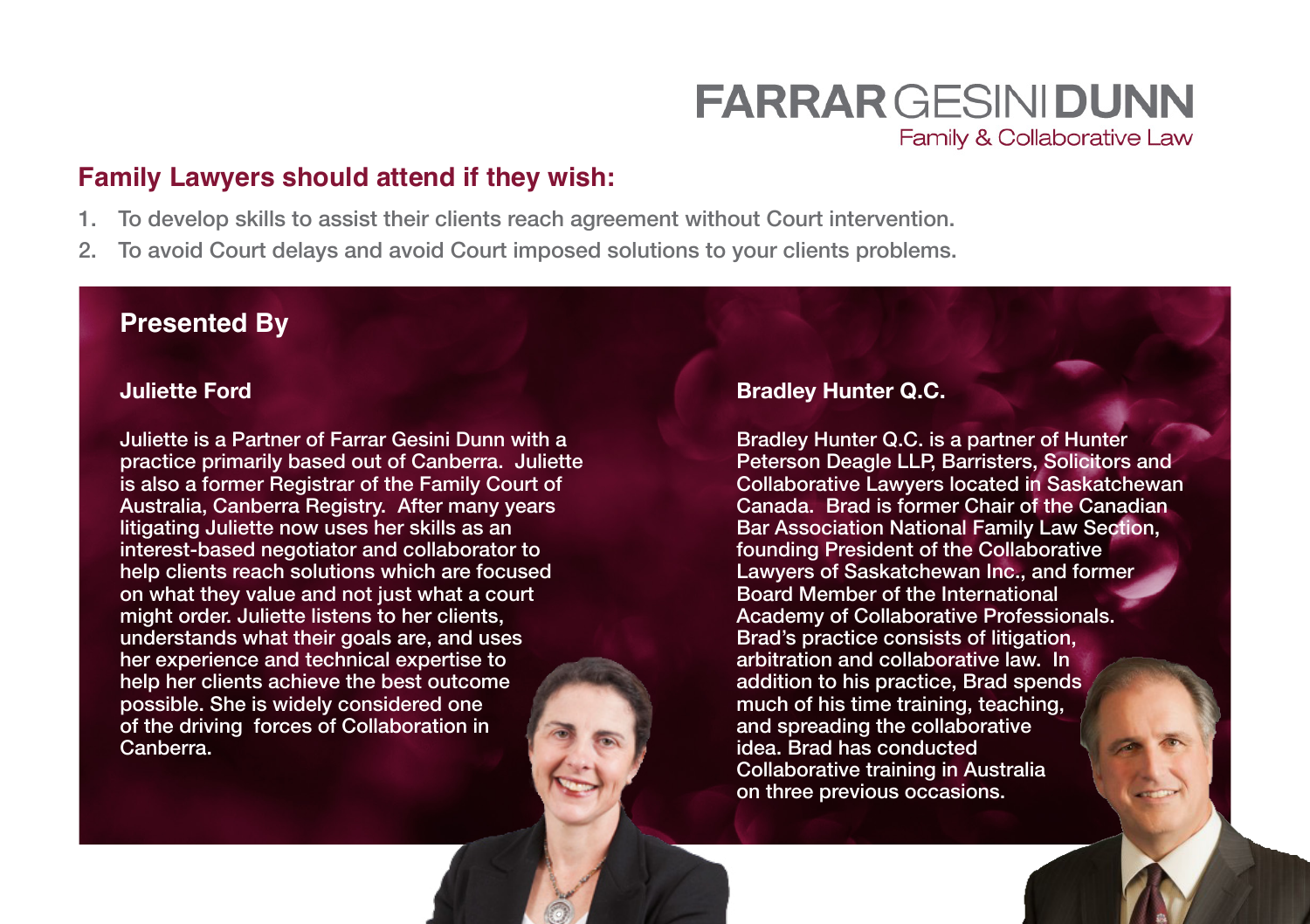# **AIMED AT**

- Lawyers wanting to practice as a collaborative lawyer and to develop skills.
- Experts who wish to further understand how collaborative law works as an alternative to the traditional litigation model commonly used in family law, and who wish to work with family lawyers in the collaborative law process to assist couples to reach a resolution.
- With an added day in Canberra for advanced Collaborative Practitioners eager to refine their skills.
- No previous collaborative law training required.
- Special session specifically for non-lawyers.

| <b>PRICING</b>                                                                                                                                                       | <b>REGISTRATION FEE</b>                                                                                                            |  |
|----------------------------------------------------------------------------------------------------------------------------------------------------------------------|------------------------------------------------------------------------------------------------------------------------------------|--|
| Friday Morning - Special session with experts (20 May - Melbourne)<br>Special introduction session for experts                                                       | \$385 (inc GST)                                                                                                                    |  |
| Two Days - including special session with experts (20 - 21 May - Melbourne)<br>A basic training in the practice of collaborative law including practical application | \$1,760 (inc GST)                                                                                                                  |  |
| Advanced 1 Day (23 May - Canberra)<br>1 Day advanced training for experienced Collaborative practitioners,<br>including those who have completed two day training.   | \$770 (inc GST)                                                                                                                    |  |
| <b>MELBOURNE</b><br>FRIDAY 20 MAY AND SATURDAY 21 MAY 2016<br>8:30AM TO 5.00PM<br><b>RACV CITY CLUB</b><br>501 WILLIAM STREET, MELBOURNE                             | <b>CANBERRA</b><br><b>MONDAY 23 MAY 2016</b><br>8.30AM TO 5.00PM<br><b>FARRAR GESINI DUNN,</b><br>LEVEL 1, 10 RUDD STREET CANBERRA |  |